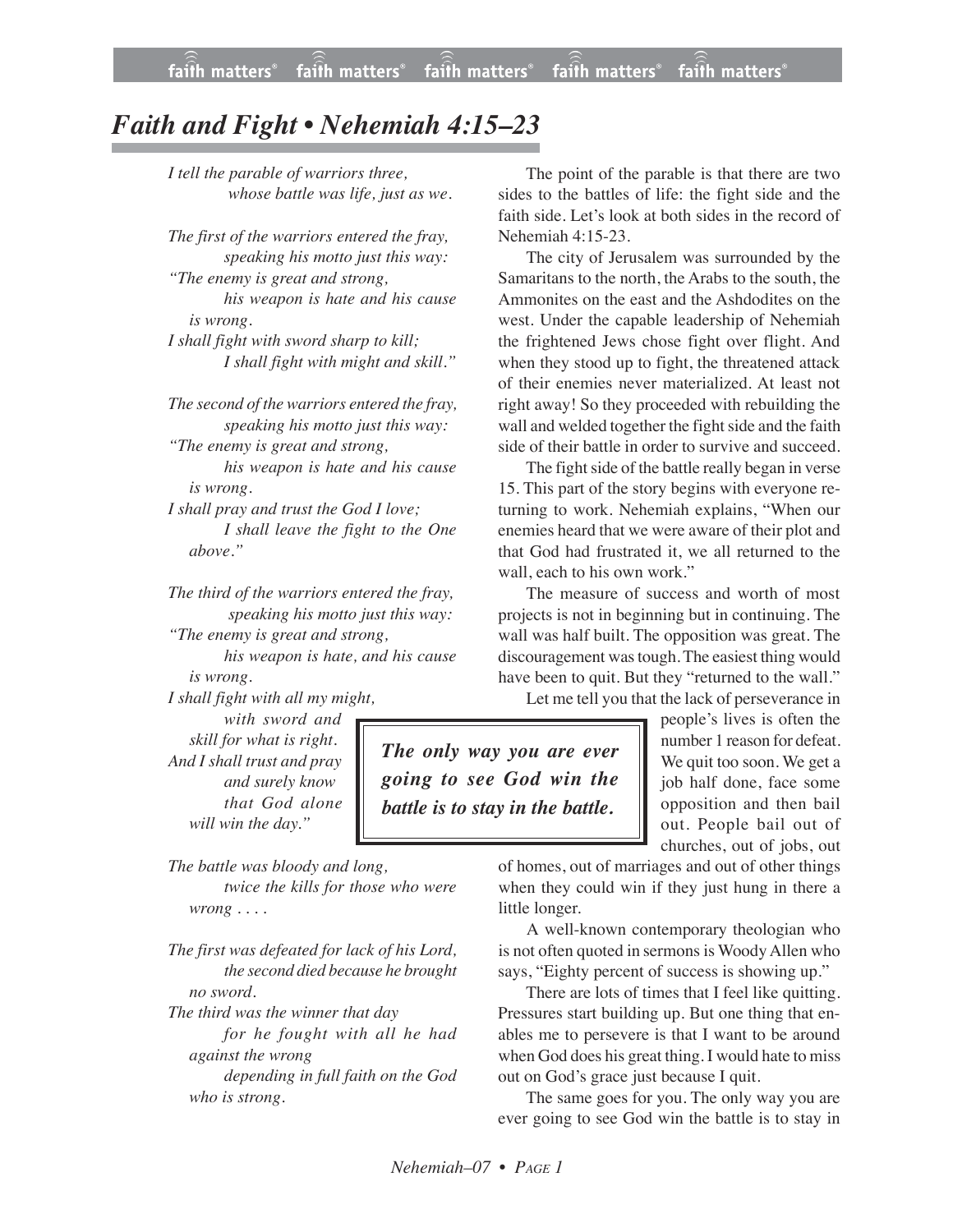the battle. The only chance God has of making a success of your marriage is if you are still in it. The way for God to turn you kids out right is for you to hang in there as a parent.

You and I have a responsibility on the fight side of the battle of life. A large part of that responsibility is simply to stay in the battle, to show up at work, to be there when God brings the victory . . . to persevere!

Nehemiah and the people made some significant changes. He writes:

> "From that day on, half of my men did the work, while the other half were equipped with spears, shields, bow and armor. The officers posted themselves behind all the people of Judah who were building the wall."

This represented a major reorganization of this project. Nehemiah had his own men with him. They were probably all Persians who were highly trained and experienced as workers, bodyguards and advisers. Up until this time in the building of the first half of the wall he had deployed them as engineering advisors to the Jews who were quite inexperienced in building walls. But when attack was imminent it became necessary for Nehemiah to reassign them. He had to pull them away from their task as workers and engineers and use them increasingly as a police force.

Another interesting historical detail is that the weapons here described were standard equipment in the Persian army: spears and bows for offense; shields for defense in hand-to-hand conflict and a coat of mail for defense against arrows. This was sort of the ancient equivalent to a modern bulletproof vest. The purpose of it was to deflect arrows.

The point is that Nehemiah was flexible in reassigning his resources and his people. They were willing to do what needed to be done. They were willing to reorganize.

That is the way we have to be. Life's battles can change as quickly as Minnesota weather in the winter. We can't always fight today the way we did yesterday. We must be open to change.

But let's get this flexibility into perspective. It is purpose-driven flexibility. They kept their purpose the same and stuck with it, but they were willing to change their methodology to get the jobs done.

Recently I was in San Ysidro, California, on the border with Mexico, right across from Tijuana. There were two men standing on a corner with gospel literature and a bullhorn telling people that they were sinners and that they needed to repent and accept Jesus Christ as Savior and acknowledge him as Lord. I think their purpose was good, but since no one was listening to them perhaps they should have been flexible enough to change their method.

Do not confuse perseverance and flexibility. Persevere with what is right. Be flexible in reaching the right. To confuse the two is a sure formula for failure!

Nehemiah 4:17-20 demonstrates a very practical truth. It is the practical truth that great dreams succeed or fail on the basis of many little details. Political campaigns are won and lost through thousands of hours of calls, meetings, news releases and handshakes. Church buildings are built through the efforts of large numbers of people doing ordinary tasks such as committee meetings and planning sessions.

Sometimes I hear people complain about attention to detail in the Lord's work. They speak as if matters of management and administration and delegation are contrary to the work of the Holy Spirit. Not so! God's work has its practical side as well.

Look at the practical things these workers in Jerusalem did. They worked out a system for burden bearers to defend themselves. These were the ones who carried rocks to the wall and rubbish away from the wall. They were particularly vulnerable because so much of their work was on the outside of the wall. They worked out a system whereby they carried tools for construction in one hand and a weapon in the other. Actually, the word translated "weapon" is literally "missile" (it could have been a rock).

The workers on the wall needed both hands free but they might also have to fight. So, "each of the builders wore his sword at his side as he worked" (Nehemiah 4:18). They wouldn't have been the first to be attacked, but they wouldn't have had time to go get a sword from home, either.

They even worked out an alarm/communication system if there was an attack. After all, the perimeter of the wall was a mile and a half. Nehemiah 4:18-20 tells us: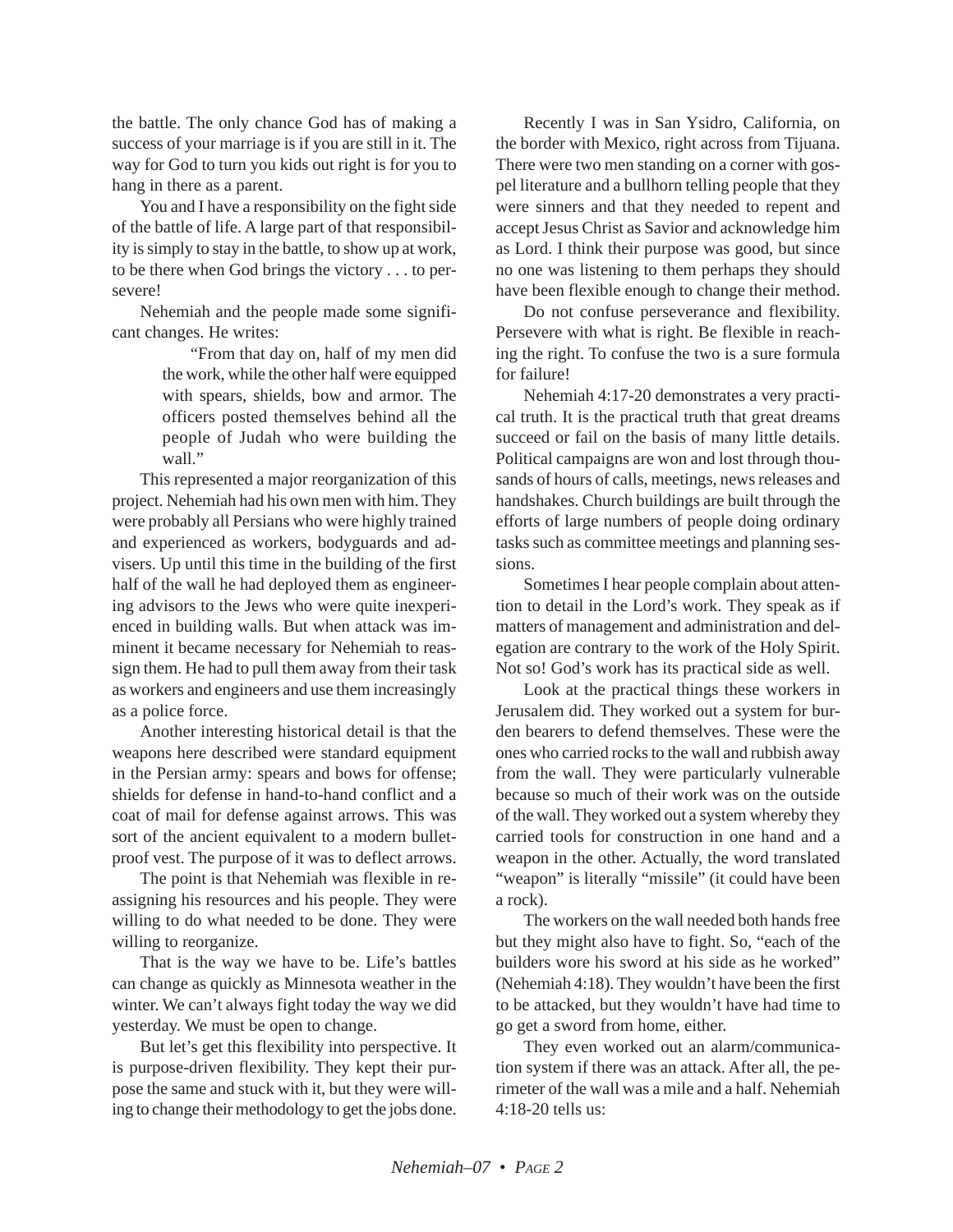The man who sounded the trumpet stayed with me.

Then I said to the nobles, the officials and the rest of the people, "The work is extensive and spread out, and we are widely separated from each other along the wall. Wherever you hear the sound of the trumpet, join us there. Our God will fight for us!"

It's all very practical! That's part of the fight side of life. We need to do what needs to be done. We need to get organized. We need to use the right hand for one thing and the left hand for another. We need to work on communication.

When you face a tough battle, don't just pray about it. Be responsible. Be practical. Think through what needs to be done and figure out what you can do to get things done.

A major part of practicality is hard work. Someone well said, "Success is 10% inspiration and 90%

perspiration." Parenting is mostly hard work. School is mostly hard work. Being an athlete is mostly hard work. Making it as a musician is hard work. Hard work is what makes careers, marriages and just

about everything else worth having.

And those Jews worked hard according to Nehemiah 4:21-22:

> So we continued the work with half the men holding spears, from the first light of dawn till the stars came out. At that time I also said to the people, "Have every man and his helper stay inside Jerusalem at night, so they can serve us as guards by night and workmen by day."

The 8-hour workday hadn't been invented yet. Usually laborers worked from sunrise to sunset, but Nehemiah extended the hours past sunset until the stars came out. They rotated between wall building and guarding. Those from outlying areas were kept in the city for their safety and in order to lengthen working hours.

Hard work! Don't underestimate its necessity and don't think there is much success in life's battles without it. It's a major part of the fight side of life!

But none of this would have been possible without personal commitment. Nehemiah and the people had it! In verse 23, Nehemiah said, "Neither I nor my brothers nor my men nor the guards with me took off our clothes; each had his weapon, even when he went for water." It's no wonder they built the wall! They were committed! They didn't take time to change clothes. They were on duty around the clock.

Surely that kind of commitment is necessary to win on the fight side of life, but such commitment is a reward in itself! I feel sorry for those who are not committed. They are not committed to a marriage or a family or a church or a job or a goal. Life lacks meaning because life lacks commitment. It's a sad way to live.

Well, add all of them up: PERSEVERANCE; FLEXIBILITY; PRACTICALITY; HARD WORK; PERSONAL COMMITMENT. They add up to the fight side of life. They aren't easy, but neither is life. However, note well, you can have all five in-

> gredients and come out a loser if you are missing the faith side of life!

> It is interesting reading when you here discover that with all the perseverance, flexibility, practicality,

work and commitment . . . that Nehemiah gives the credit for success to God! His theology shows through when he says in verse 15: "When our enemies heard that we were aware of their plot and that God had frustrated it, we all returned to the wall, each to his own work."

Nehemiah believed in an omnipresent God. He believed that God was both inside the wall with the Jews and outside the wall with the enemies. He believed that God was doing on the other side that which could never be accomplished by perseverance, flexibility, practicality, work or commitment.

This takes faith! It takes faith to believe that God is able to be where we cannot be and able to do what we cannot do. When sitting for a job interview, God is on our side and on the employer's side. When involved in a lawsuit, God is on both sides of the bench. God is present on both sides of every battle. Realize the significance of this truth. He is where we can never go. He influences those over whom we have no influence. He is on every side of every battle. He goes with our children to school,

*There is nowhere God is not! He is omnipresent!*